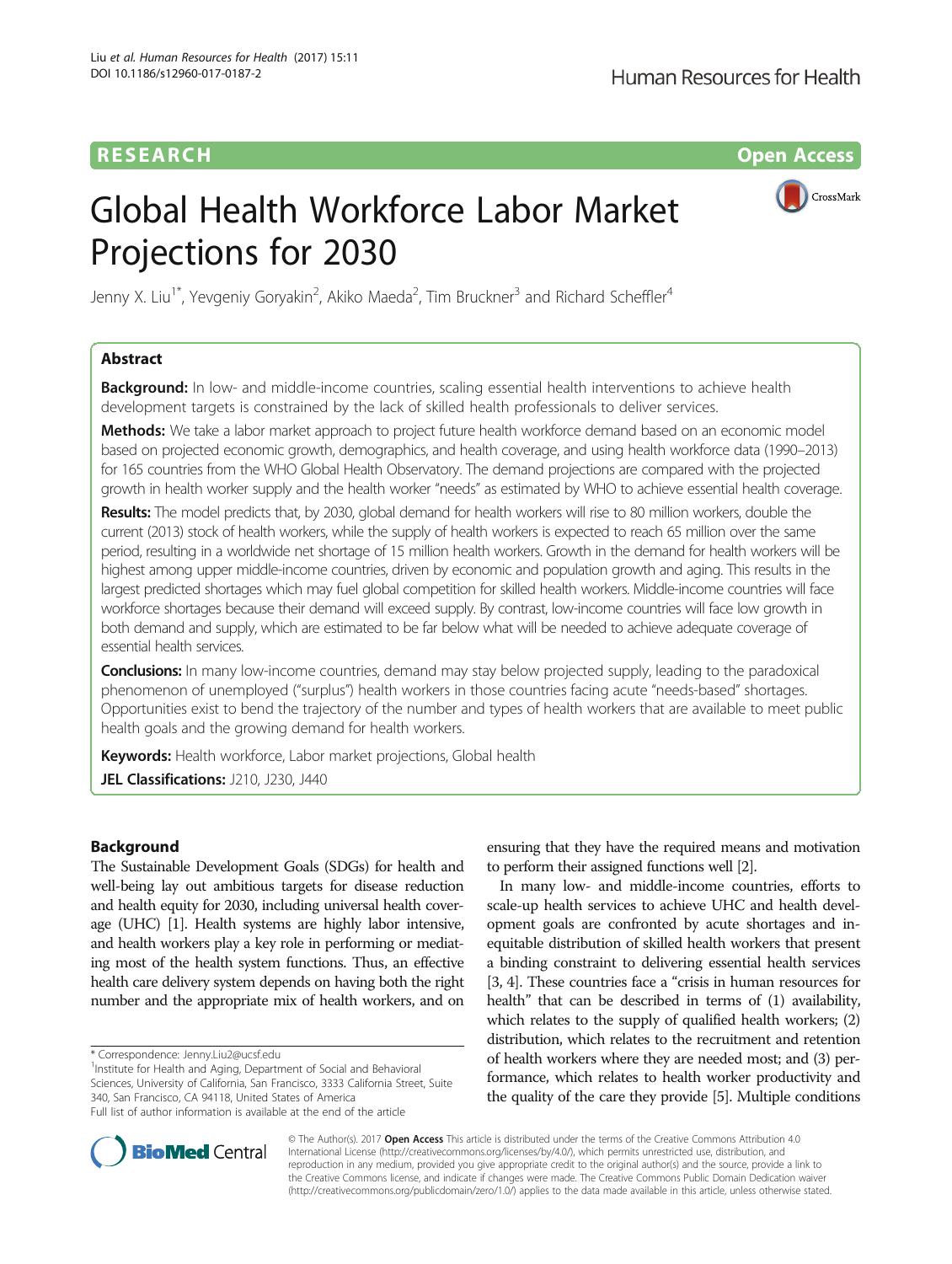contribute to this problem, including inadequate education and training capacity, negative work environments, weak human resources regulatory and management systems, and inadequate financial and non-financial incentives [\[6, 7](#page-11-0)]. National policymakers, researchers, and international agencies have called attention to this global shortage and maldistribution of the health workforce, and for governments to make concerted efforts to address these challenges in order to achieve UHC [\[4, 8\]](#page-11-0).

Given the criticality of the health workforce in the health system, and substantial time and resources invested to educate and develop skilled health workers, it is crucial to understand the factors that affect the size of the future health workforce and plan appropriately today. Traditional approaches to addressing human resource constraints in the health sector have focused on "needs-based" workforce planning, which estimates health workforce requirements based on a country's disease burden profile and commensurate scale-up of education and training capacities to increase the supply of health workers to provide those services [[9](#page-11-0), [10](#page-11-0)]. In this approach, health workforce density has been found to be associated with decreases in maternal and infant mortality rates [\[2](#page-11-0), [11\]](#page-11-0), as well as in the total burden of disease as measured in disability-adjusted life years (DALYs) [[12\]](#page-11-0). Using this approach, the World Health Organization (WHO) estimates that a health workforce density of around 4.45 health workers per 1000 population corresponds to the median level of health workforce density among countries that have achieved, or have come close to achieving, UHC [[13\]](#page-11-0). Policy makers could then identify the production capacity and associated financing necessary to increase the stock of health workers to meet these health service requirements [\[4, 13\]](#page-11-0).

However, this needs-based approach neglects other important factors that influence the size of the health workforce, notably labor market dynamics that are defined by demand and supply interactions [\[5](#page-11-0), [14\]](#page-11-0). It should not be assumed that labor markets always "clear," in other words that the supply and demand for workers perfectly match. There are a number of reasons for an imbalance between the demand and supply for workers. For example, prices may not adjust easily due to fixed wage rates established by legislative or bureaucratic processes, or may be tied to civil service schedules that make them relatively insensitive to the numbers of health workers employers seek to hire or who are willing to be employed. Other institutional rigidities, such as regulatory guidelines and trade unions, can also restrict the extent to which the number of workers demanded or supplied responds to price signals. These situations can lead to either a shortage (i.e., quantity demanded exceeds the quantity supplied) or surplus (i.e., quantity demanded falls behind the quantity supplied) of health workers. Further, the number of health workers estimated to be "needed" to achieve the national health goal of UHC may not necessarily coincide with the demand for health workers due to economic capacity and other market conditions in the health system. Countries may also face unemployment among health workers when the supply of health workers exceeds demand generated by the country's underlying economic capacity to employ them. A labor market analysis will help to identify such mismatch of labor supply and demand, and lead to more effective policy design to address these issues [[15\]](#page-11-0).

This study estimates the demand for health workers in 2030 (the target achievement year of the SDGs) as a function of economic, demographic, and health coverage factors based on an economic model. The model assumes no change in technology or organization of health services and thus projects the demand for health care as if the current system of healthcare and technology remains the same in 2030. We then compare this demand projection with the supply and the "needs" projections (based on the WHO SDG threshold density of 4.45 health workers per 1000 population [[13](#page-11-0)]), and discuss the potential policy implications of the findings.

### **Methods**

## Theoretical framework

The demand for health workers reflects the willingness to pay of the purchasers of healthcare (e.g., government, private sector firms), which in turn drives the demand for employing health workers in clinics, hospitals, public health centers, and other parts of the health system. The demand for health workers is influenced by factors including household income (i.e., the ability of consumers to purchase health services), the fiscal capacity of the government to support the health system and employ public sector workers, demographic and epidemiologic conditions of the population (e.g., aging and burden of disease that determine the relative types of health services consumers want), and the level of health coverage in terms of risk pooling and financial protection available to enable consumers to access and utilize healthcare at times of need.

The supply of health workers can be defined as the total number of health professionals with the appropriate skills and qualifications who are willing to enter into job market in the health sector and find acceptable jobs. Labor economics predicts that, as the level of compensation offered increases, more qualified workers should be willing to become employed as a health professional [[16, 17](#page-11-0)]. In turn, higher wages encourages more students to apply for health professional education, and increases the demand for medical training and eventually the number of skilled professionals available. In a global labor market where workers' skills may be transferable across country boundaries, migration flows also play an important role in determining the supply of health workers within a country. In particular, outflows of health professionals from low- and middle-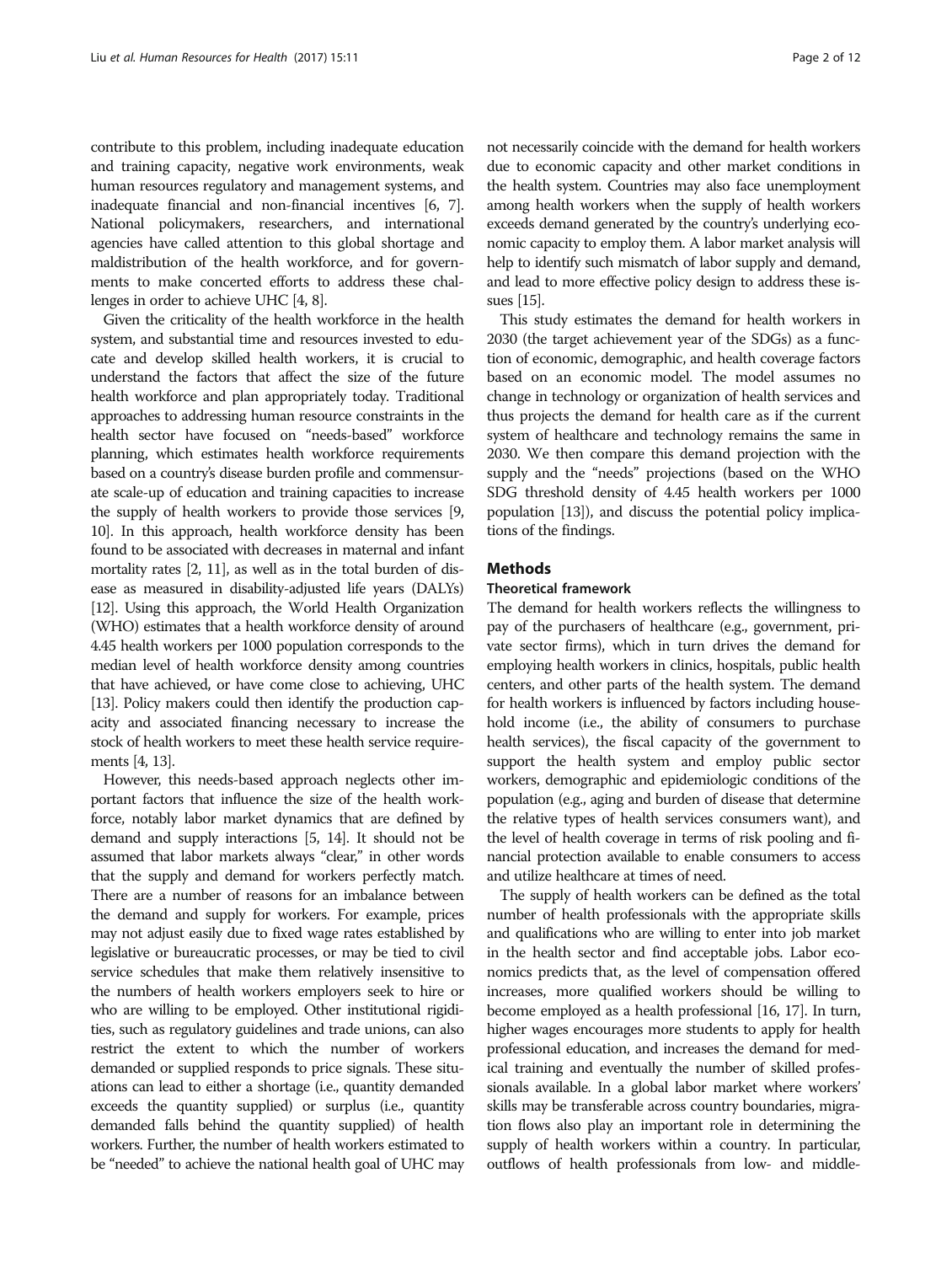income countries to other, more attractive markets offering better compensation have been identified as one of the biggest challenges facing health systems [\[6, 18\]](#page-11-0).

Traditional labor economic analyses assume that, in wellfunctioning labor markets, disequilibrium (i.e., imbalances between demand and supply) is short-lived. A core assumption is that the wage rate is flexible and freely adjusts the incentives to both employers and health workers, influencing their employment behaviors and preferences such that equilibrium is restored. Figure 1 depicts a static health worker labor market in which employers' demand (D) to employ health workers interacts with the health workers available to supply  $(S^1)$  their labor to determine the market wage rate  $(W^*)$  and the number of workers  $(H^*)$  that will be employed at that rate. Countries face a binding constraint on the amount of financing available to employ more health workers, and resource constraints are more severe in lowerincome countries. A shortage of workers results, for example, when a wage rate  $(W^{L})$  is lower than the market optimum (W\*), or when the number of workers supplied  $(H<sup>S</sup>)$  falls below the number demanded  $(H<sup>D</sup>)$ . All else being equal, shortages in this market could be alleviated through (1) additional compensation to increase wages to W\* and attract more workers into the market; and/or (2) increasing the production of workers or import of workers from external markets to shift the supply curve outward  $(S^2)$  while keeping wages at  $\mathbb{W}^{\text{L}}$ .

In reality, markets can fail to "clear" because prices are either not flexible, or demand and/or supply does not readily adjust to price signals. Both types of rigidities are common in the health labor market [[14\]](#page-11-0). First, price of labor in the



Fig. 1 Health worker static labor market theoretical framework. Legend: Demand (D) and supply (S) interact to determine the number of workers (H\*) that will be employed at a market wage rate (W\*). At a wage rate (W<sup>L</sup>) that is lower than the market optimum (W<sup>\*</sup>), a shortage of workers results, and the number of workers demanded (H<sup>D</sup>) exceeds the number supplied (H $^{\mathsf{S}}$ ). To alleviate shortages in this market, either (1) additional compensation could be given to increase wages to W\* and attract more workers into the market, or (2) the production of workers could be increased such that supply shifts outward  $(S^2)$  and the quantity demand  $(H^D)$  is achieved while keeping wages at  $W^L$ 

health sector is often not flexible because wages in the public health sector (often the largest employer in many countries) are usually set by legislative processes and tied to civil servant pay scales. Second, health professional associations (especially for physicians) use their bargaining power to restrict labor supply and negotiate set wage rates. Third, the regulation of health services, such as licensing by professional bodies and governmental jurisdictions, to ensure quality standards and monitoring results in additional rigidities in the ability of workers to become employed wherever positions may be available.

#### Projecting demand

The demand model builds on a previous economic model for projecting physician numbers [[19](#page-11-0)]. We apply a similar theoretical approach but incorporate factors in addition to economic growth that are expected to influence demand for health workers, including population demographic structure and health coverage. We also use more recent and robust health workforce data, which are the result of concerted efforts by the WHO to gather cross-national data on workforce numbers since 1990. Because the demand model requires rich historical data on health worker densities, separate models for nurses/midwives and all other health professionals could not be estimated; data for these cadres were insufficient to produce demand projections. Rather, we first predicted the number of physicians from the demand model, and then applied constant ratios of physicians to other cadres to obtain estimates of nurses/midwives and all other health workers (AOWs). The total projected number of health workers therefore reflects the sum of the estimates for physicians, nurses/midwives, and AOWs.

In most health systems, spending on health workforce wages and benefits represents a significant share of total health expenditures [[20](#page-11-0)]. Previous studies indicate that overall economic growth, as measured by national income, is the best predictor of health expenditures from which the demand for health workers is derived [\[21](#page-11-0), [22\]](#page-11-0). In other words, spending on healthcare tends to increase as overall income increases, which in turn suggests that more workers can be employed to deliver health services [\[19](#page-11-0), [21](#page-11-0)].

To our knowledge, few have previously projected future health workforce labor market demand. Owing to data requirements, early efforts largely focused on specific developed countries for which data on health workers are more readily available [\[23\]](#page-11-0). Leveraging efforts to obtain crossnational and longitudinal data on health workers, Scheffler et al. [\[19\]](#page-11-0) were the first to forecast the demand, need, and supply of physicians for 158 countries with suitable data. While notable in the scope of global coverage, their resulting model relied on only one model parameter input—gross national income—to generate projections.

Our demand model expands on previous methods developed by Scheffler et al. [[19\]](#page-11-0). In addition to income (i.e.,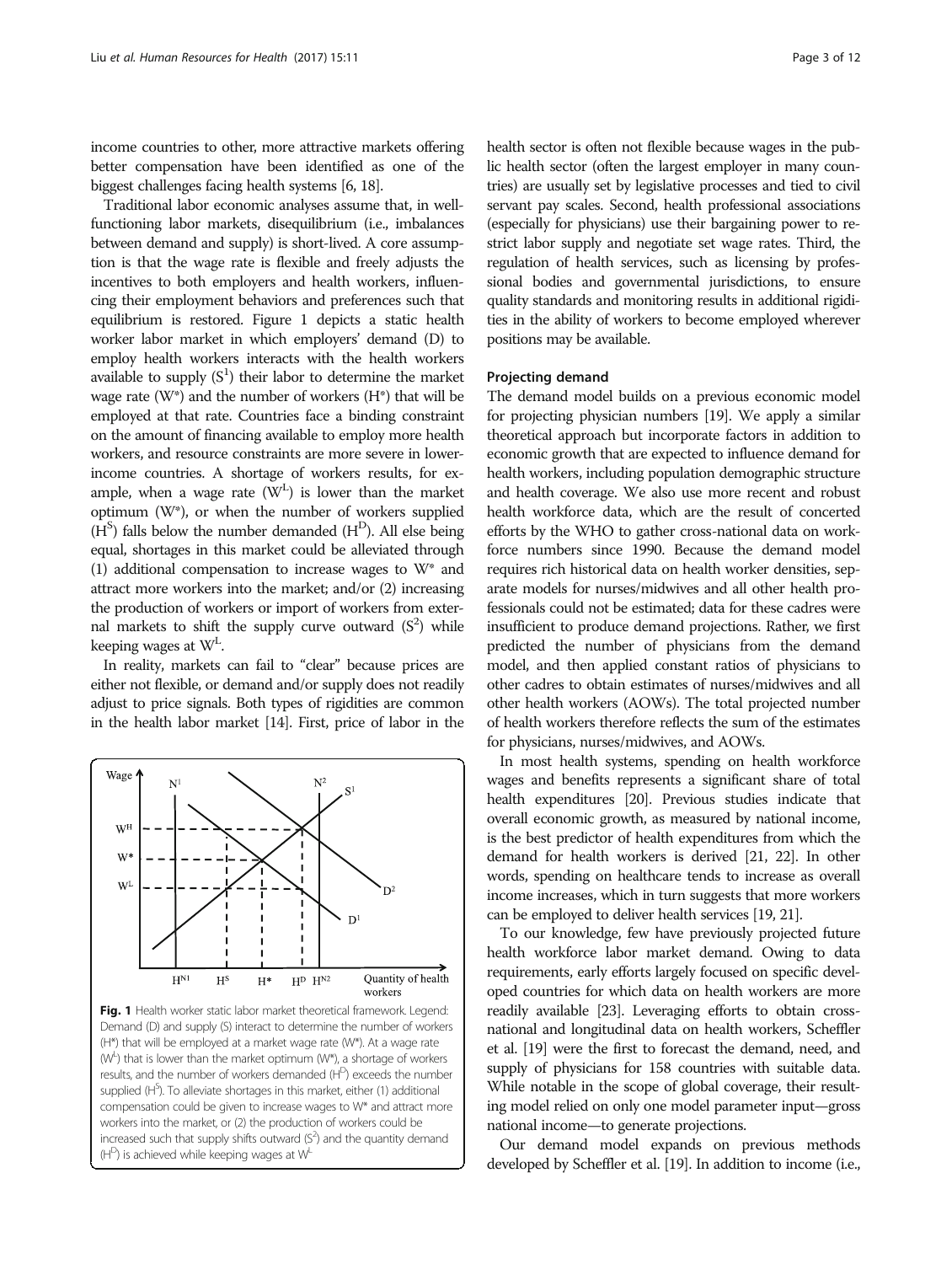gross domestic product (GDP) per capita), we included measures for demographic and health coverage patterns that also drive demand for health workers [\[21, 22](#page-11-0), [24\]](#page-11-0). The size of the population aged 65 or over was used as an indicator of aging, which is known to increase the demand for health services [\[24\]](#page-11-0). We also included private per capita household out-of-pocket (OOP) spending on medical care as a proxy indicator for the extent of social protection for healthcare spending. While overall healthcare spending may trend upward with national income, the portion spent OOP is largely determined by the level of health coverage by health insurance, government subsidies, and other forms of risk pooling and financial protection [[25\]](#page-11-0). Less generous health coverage leaves individuals to pay more OOP, which is expected to lower the demand for and use of health services. Thus, we expect higher OOP health spending to be correlated with lower demand for health workers. We exclude additional structural factors affecting the labor market, such as attrition, training capacity, labor regulations, and migration, as these data are largely unavailable across countries or over time.

The following section provides a summary description of the estimation model. A detailed and technical description of the demand projection methodology, model specification choice, and imputation for missing data is provided in Additional file [1](#page-10-0): Annex A. Due to the missing data problems for nurses/midwives and AOWs, the economic model was first used to predict the demand for physicians. Systematic ratios were then applied to predicted physician densities to estimate the number of nurses/midwives and AOWs.

The economic model specifies physician density (dependent variable) as a function of GDP per capita, OOP per capita, and the size of the population over 65 years. Given data availability constraints, we included a vector of dummy variables by country (i.e., fixed effects) to account for constant differences in characteristics across countries. All independent variables were lagged up to 5 years to ensure that historical levels of these measures predict future worker density numbers, and which allows time for such factors to work through the economy and affect the labor market. A stepwise approach was used to select the combination of year lags of the different predictors that maximized the predictive power of each variable. The resulting optimal model is as follows:

$$
\ln(\text{physics per } 1000 \text{ population}_{it})
$$
\n
$$
= \beta_0 + \beta_1 * \ln(\text{GDP per } \text{capital}_{it-1})
$$
\n
$$
+ \beta_2 * \ln(\text{GDP per } \text{capital}_{it-4})
$$
\n
$$
+ \beta_3 * \ln(\text{GDP per } \text{capital}_{it-5})
$$
\n
$$
+ \beta_4 * \ln(\text{OOP per } \text{capital}_{it-2})
$$
\n
$$
+ \beta_5 * \ln(\text{Pop65}_{it-3}) + \mu_i + \xi_{it}
$$
\n(1)

where  $\mu_i$  represents the vector of country dummy

variables,  $\xi_{it}$  is the disturbance term, and  $\beta$  coefficients are unknown parameters to be estimated from the model. To allow for a more flexible functional form, quadratic terms for income and health spending indicators were investigated but ultimately excluded because they yielded little additional predictive value.

Equation 1 was fit through a generalized linear model (GLM). Estimated coefficients from the regression model were then applied to the future values of each predictor variable to compute the future predicted physician density.

Alternative model specifications were explored, which included different ways in which input parameters could be calculated (e.g., percentage of the population aged 65+, OOP health spending as a percentage of total health expenditures). To select the appropriate model, the data were split into an "initializing" dataset (data years 1995–2004) and an "attesting" dataset (data years 2005–2013) with which to assess the precision of predicted values resulting from different specifications [[26](#page-11-0)]. The model in Eq. 1 yielded predictions with the lowest mean errors.

We conducted two additional sensitivity analyses of the projections of physician demand resulting from alternative input parameters for the optimal demand model chosen. First, we assessed the stability of the predictions to alternative estimated future values of GDP per capita (US\$2010) obtained from the Economic Research Service International Macroeconomic Data Set published by the United States Department of Agriculture (USDA) [\[27\]](#page-11-0). There was a relatively small (9%) difference in the total estimated shortages in 2030 based on the two methods (15.6 million with the main method we used, and 17.0 million using USDA numbers).

Second, we examined the possible upper and lower bounds of the predictions resulting from high and low future estimates of the size of the population over 65 years generated by the United Nations Population Division [\[28](#page-11-0)]. Because population is the largest driver of demand in our model, we can obtain predicted total health worker deficits that may result from population growth among people older than 65 that is higher and lower than expected, compared to the median estimate that is presented in the main results. These alternative low and high estimates (shown in Additional file [1:](#page-10-0) Appendix Figure A1) indicate a tight band for the resulting predicted values.

## Projecting supply

The supply of health workers was projected to 2030 using historical data to predict the changes in health worker densities (per 1000 population) for each country. We assumed that the historical growth rate of health worker densities for each country would continue to 2030 at the same rate each year. This assumes that supply growth only trends with time, which may be plausible if the health labor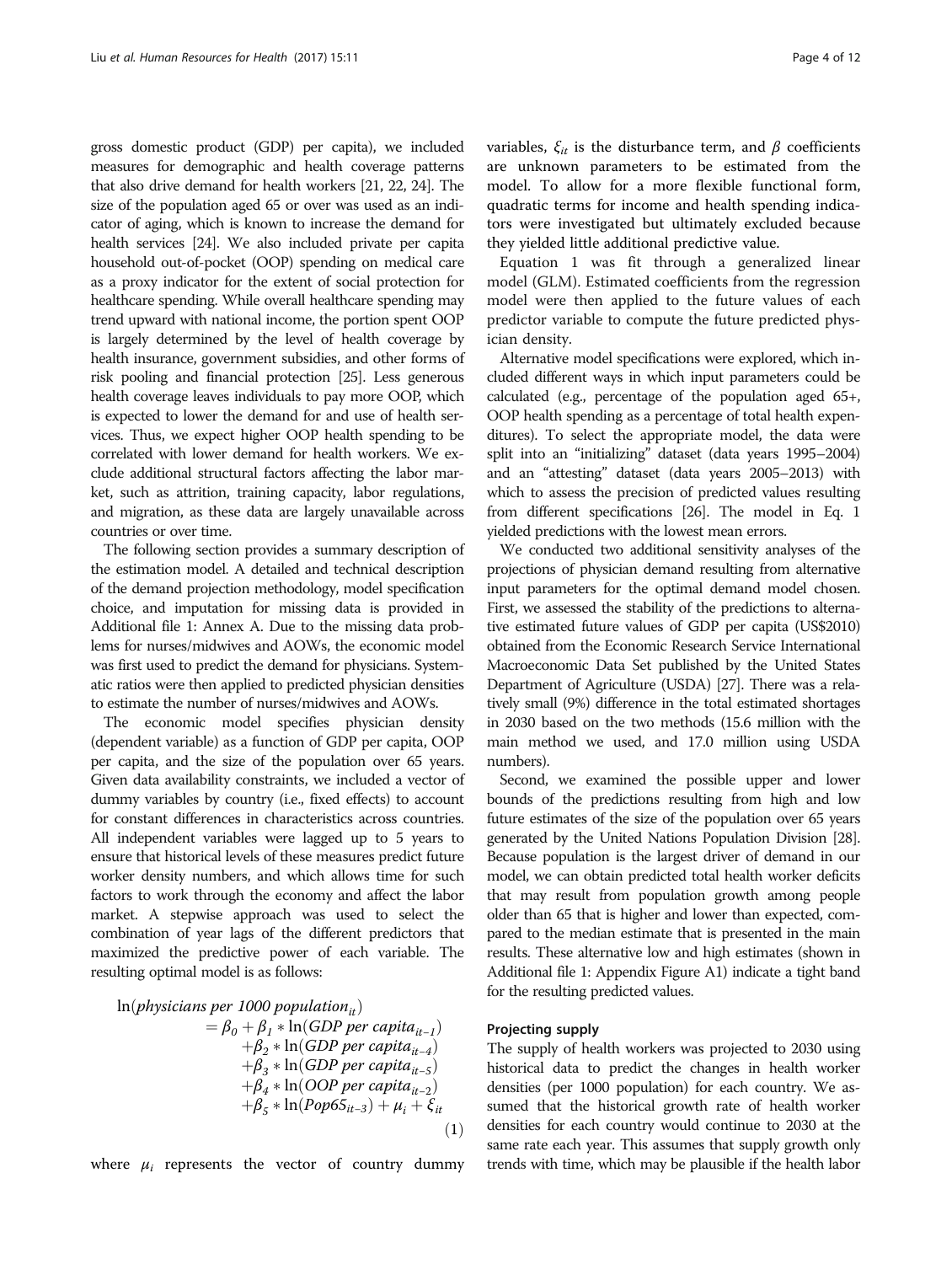market is relatively rigid, for example, due to the strong influence of professional associations and trade unions in the sector. Given that data were only available beginning from 1990 and that many countries only have a few data points, the growth rate method also enables us to obtain projections using minimal empirical data inputs.

We separately estimate densities for physicians and nurses/midwives for each country from time  $t = \{1990, \ldots\}$ 2013} using the following equations:

*Physicsians per 1000 population<sub>t</sub>* = 
$$
\alpha_0 + \alpha_1 * year_t + \varepsilon_t
$$
 (2)

Nurses/midwives per 1000 population<sub>t</sub> = 
$$
\beta_0 + \beta_1 * year_t + \varepsilon_t
$$
 (3)

where  $\varepsilon_t$  is the random disturbance term and  $\alpha_0$ ,  $\beta_0$ ,  $\alpha_1$ , and  $\beta_1$  are unknown parameters; the last two parameters represent the linear growth rates estimated from the model.

For countries where more than two historical data points were available for physician and nurse/midwife densities, the future projections of worker densities were predicted based on the model parameter estimates. This occurred in 136 and 81 countries, respectively, out of the total 165 countries in our sample.

For countries with fewer than two historical data points or where the linear regression predictions yielded implausible values, several alternative approaches were used to estimate future supply (see Additional file [1:](#page-10-0) Annex A for details). Briefly, for 72 and 118 countries for physicians and nurses/midwives, respectively, the median density growth rate for the country's region and income group was applied to the most recent data year to obtain future year predicted values. In a number of countries where no empirical data for nurses/midwives was available but information on physicians was available, a global ratio of 2.517 nurse/midwives to physicians was applied to obtain the estimate for nurse/ midwife density. The constant ratio for AOWs was then similarly applied to obtain an estimate for all other health workers. Supply estimates for all three types of health workers were summed to obtain the total supply of health workers per country (see Additional file [1:](#page-10-0) Annex A for more details).

We explored alternatively specifying Eqs. 2 and 3 as loglinear models, which assumes an exponential functional form. The resulting projections from the exponential specification yielded estimates that were magnified compared to those from the linear specification, exaggerating both positive and negative trends. Coupled with the sparse number of data points for many lower-income countries, resulting predicted values appeared to be less stable. Within-sample specification tests were also not possible given the lack of sufficient time trend data for each country. We therefore adopted the more conservative linear specification.

## Data

Country-level data were collated from multiple sources. Historical data on physician and nurse/midwife densities (1990–2013) were obtained from the WHO Global Observatory Health database [[29](#page-11-0)]. Historical and projected total population and population aged 65 and over were obtained from the United Nations Population Division [\[28\]](#page-11-0).

We used the World Bank Development Indicator database to retrieve historical (1995–2013) GDP per capita (in constant 2011 dollars, purchasing power parity (PPP) values), total health expenditures per capita (in constant 2011 international dollars, PPP values), and the share of health spending OOP [[30](#page-11-0)]. Projected real GDP per capita through 2030 were obtained from the analysis carried out by Patrick Huang-Vu Eozenou (see Additional file [1:](#page-10-0) Annex B for details). Historical data on OOP expenditures per capita (1995–2013) were calculated from health expenditure and OOP percentage data. Estimates for future OOP per capita were obtained by projecting the OOP percentage of total health spending from 2014 to 2030 and selecting the models giving the smallest predicted error for each country (see Additional file [1:](#page-10-0) Annex A for details). Projections of future workforce demand were made for 165 countries for which both demand and supply input data were available.

To obtain the estimates for nurses and midwives and all other workers, we use the approach taken by WHO to fill missing data by multiplying the projected physician density for each country by a constant 2.517 ratio of nurses and midwives to physicians based on the WHO Global Observatory data [\[29\]](#page-11-0). This estimation assumes that the skills mix for healthcare workers will stay constant and is the same for all countries. To obtain estimates of AOWs, we similarly applied constant multipliers, but did so stratified according to World Bank income groups (high income = 0.373; upper middle income = 0.406; lower middle income = 0.549; low income = 0.595). These ratios were derived by WHO from the ratios of nurses/midwives to physicians in 2013 (the most recent data year) and multipliers used for AOWs [[31\]](#page-11-0).

## Results

Table [1](#page-5-0) summarizes the estimated coefficients from the demand model. The income elasticity for physicians per capita is 0.23, which indicates that a 10% increase in per capita GDP (lagged 1 year) is correlated with a 2.3% increase in physician density. The elasticity of physician density with respect to OOP health expenditures is negative (consistent with our hypothesis) and significant, indicating that a 10% increase in OOP expenditures (lagged 2 years) is associated with a 1.0% decrease in physician density. In addition, a 10% increase in the size of the population aged 65 or older (lagged 3 years) increases physician density by 5.2%.

Table [2](#page-6-0) presents projected health worker demand, supply, and net differences (supply-demand) by region and income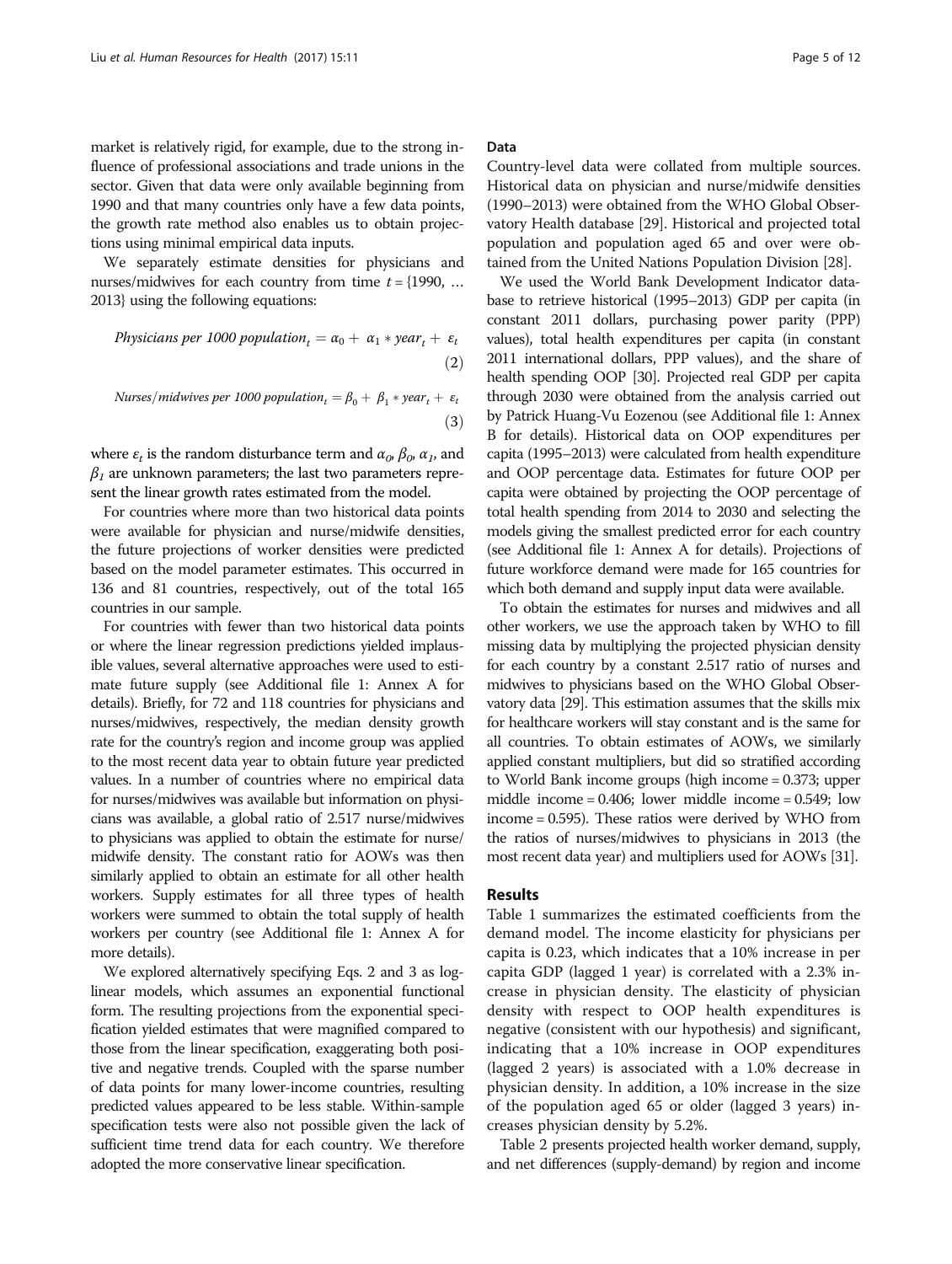#### <span id="page-5-0"></span>Table 1 Demand model GLM estimates

|                                      | Ln(physicians<br>per 1000) | 95% confidence<br>interval |
|--------------------------------------|----------------------------|----------------------------|
| $Ln(GDP$ per capita <sub>t-1</sub> ) | $0.231***$                 | 0.076, 0.387               |
|                                      | (0.079)                    |                            |
| $Ln(GDP per capita_{t-4})$           | $0.531***$                 | 0.253, 0.810               |
|                                      | (0.142)                    |                            |
| $Ln(GDP$ per capita <sub>t-5</sub> ) | $-0.518***$                | $-0.780$ . $-0.256$        |
|                                      | (0.133)                    |                            |
| $Ln(OOP$ per capita <sub>t-2</sub> ) | $-0.099***$                | $-0.144, -0.054$           |
|                                      | (0.023)                    |                            |
| $Ln(Pop65t-3)$                       | $0.516***$                 | 0.372, 0.660               |
|                                      | (0.073)                    |                            |
| Constant                             | $-9.882***$                | $-11.47, -8.29$            |
|                                      | (0.810)                    |                            |
| Observations                         | 1179                       |                            |
| Country fixed effects                | <b>YES</b>                 |                            |
| Log-likelihood                       | 658.1                      |                            |
| *** $p<0.01$                         |                            |                            |

group for 2013 and 2030. The net differences between the number demanded and the number supplied is then shown as either shortage (negative) or surplus (positive). These data projections for each country are further stratified according to resulting overall shortage or surplus of health workers (again defined as the difference in supply and demand) and are shown in Tables [3](#page-7-0) and [4](#page-8-0), respectively, for 2013 and 2030.

Table [2](#page-6-0) shows that by 2030, worldwide demand for health workers will increase to 80 million, but only 65 million will be supplied, amounting to a net shortage of some 15 million workers. This is over a twofold increase over the estimated shortage of nearly 7 million workers in 2013. In 2030, the largest net shortages are predicted to occur in the East Asia and Pacific (8.3 million), followed by South Asia (3.2 million), Latin America and Caribbean (2.6 million), and Europe and Central Asia (1.2 million). In terms of income groups, the highest level of shortages in 2030 will occur in upper middle-income countries, followed by lower-middle-income countries. These countries are likely to experience relatively higher rates of economic growth and population aging, which will generate substantial demand for health workers that may not be adequately met by the increase in supply of health workers. In contrast, countries in sub-Saharan Africa region show a surplus of health worker (0.8 million), indicating that these countries may experience unemployment or under-employment of health workers. Paradoxically, as will be discussed below, this labor surplus in sub-Saharan Africa will occur in the context where the demand and supply of health workers remain significantly below the WHO SDG threshold of 4.45 workers per 1000 population needed to achieve UHC.

Table [3](#page-7-0) shows that in 2013, 68 countries showed an aggregate shortage of 11.6 million health workers, while 97 countries showed a surplus of 5.0 million. Table [4](#page-8-0) shows that by 2030, some 87 countries will experience health worker shortages of 19.3 million, while the surplus of health workers will reduce to 3.8 million workers across 78 countries. The substantial portion of countries exhibiting a surplus of health workers in 2030 suggest that such excesses of workers beyond what employers will demand may fuel global migration of health workforce, especially if the surplus workers have skills profiles that meet the demand from the countries facing health workforce shortage. Otherwise, these surplus workers will add to unemployment in their respective countries.

Table [5](#page-9-0) compares the supply projections of health workers with the needs-based projections of the number of health workers required to meet basic health service utilization targets as defined by WHO for the same 165 countries for which we have demand estimates [\[31\]](#page-11-0). The shortage (negative) or surplus (positive) of health workers according to the need criteria is similarly calculated as the net difference between the number needed and the number supplied for each region or income group. By 2030, based on the need-based model, the largest health worker shortages will occur in low- and lower middle-income countries, particularly in the sub-Saharan Africa and South Asia regions. Low-income countries face a situation in which both the demand and supply curves for predicted health worker densities fall below the WHO need threshold. In these countries, increasing the supply of health workers to the WHO threshold level will not be sustainable via the market alone, since the demand generated in the labor market will not be sufficient to employ higher numbers of health workers.

In summary, trends in the predicted health worker demand, supply, and needs by income level are illustrated in Fig. [2.](#page-10-0) Growth in both demand for and supply of health workers is predicted to be the slowest in lowincome countries, and these are projected to remain significantly below the WHO SDG threshold of 4.45 workers per 1000. As a result, these low-income countries might experience a paradoxical situation in which they face a shortage of health workers needed to provide basic health services, but also have unemployed health workers due to the limited national capacity to employ the available supply of workers. Middle-income countries are predicted to experience the largest increase in net shortages (per demand projections) over this time period, reaching 3.7 million workers in lower-middleincome countries and 11.9 million workers in upper middle-income countries by 2030. Although these countries will generate sufficient demand for health workers that meet and exceed the WHO SDG threshold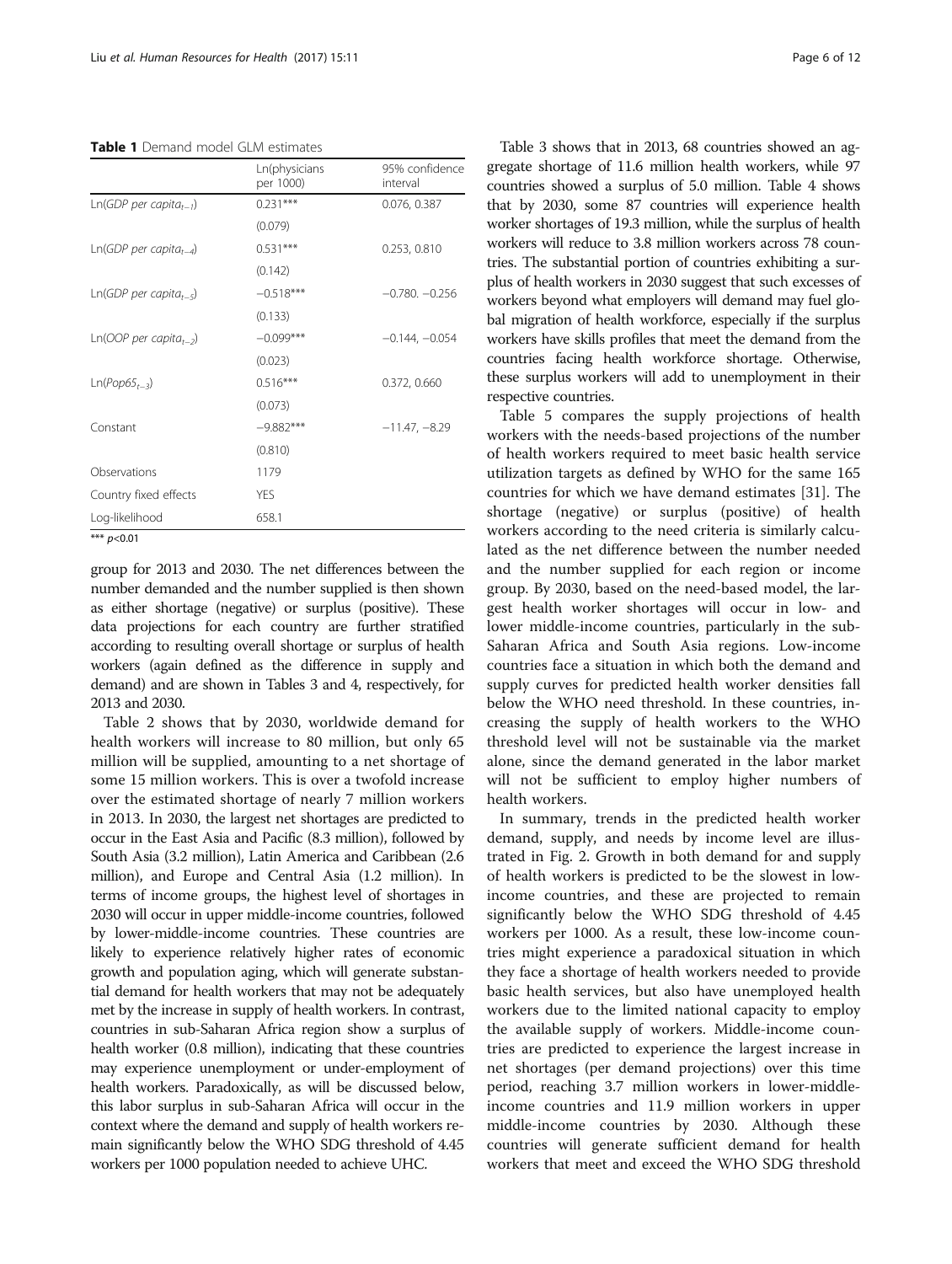|                            | 2013 (165 countries) |            |               | 2030 (165 countries) | # Countries in |               |                |
|----------------------------|----------------------|------------|---------------|----------------------|----------------|---------------|----------------|
|                            | Demand               | Supply     | Diff (S-D)    | Demand               | Supply         | Diff (S-D)    | each group     |
| WHO Region                 |                      |            |               |                      |                |               |                |
| Africa                     | 1,106,183            | 1,874,830  | 768,647       | 2,404,807            | 3,066,666      | 661,859       | 43             |
| Americas                   | 8,826,933            | 8,385,480  | $-441,453$    | 15,288,610           | 12,742,856     | $-2,545,753$  | 28             |
| Eastern Mediterranean      | 3,057,524            | 2,690,443  | $-367,080$    | 6,201,515            | 4,611,408      | $-1,590,107$  | 15             |
| Europe                     | 14,178,009           | 12,692,401 | $-1,485,607$  | 18,158,772           | 16,803,264     | $-1,355,508$  | 50             |
| South-East Asia            | 5,964,318            | 5,772,250  | $-192,067$    | 12,206,786           | 10,168,591     | $-2,038,195$  | 8              |
| Western Pacific            | 15,133,290           | 10,294,627 | $-4,838,663$  | 25,894,849           | 17,261,342     | $-8,633,507$  | 21             |
| <b>WB Region</b>           |                      |            |               |                      |                |               |                |
| East Asia and Pacific      | 15,481,985           | 11,141,638 | $-4,340,347$  | 26,546,027           | 18,250,702     | $-8,295,325$  | 23             |
| Europe and Central Asia    | 14,007,183           | 12,594,176 | $-1,413,007$  | 17,844,850           | 16,640,618     | $-1,204,233$  | 48             |
| Latin America              | 4,526,235            | 4,140,233  | $-386,002$    | 8,374,987            | 5,784,767      | $-2,590,219$  | 26             |
| Middle East & North Africa | 2,517,001            | 2,570,885  | 53,884        | 4,913,419            | 3,846,948      | $-1,066,471$  | 15             |
| North America              | 4,300,699            | 4,245,248  | $-55,451$     | 6,913,623            | 6,958,089      | 44,466        | $\overline{2}$ |
| South Asia                 | 6,494,350            | 5,357,579  | $-1,136,771$  | 13,459,980           | 10,293,688     | $-3,166,292$  | 8              |
| Sub-Saharan Africa         | 938,804              | 1,660,273  | 721,470       | 2,102,453            | 2,879,315      | 776,862       | 43             |
| WB Income group            |                      |            |               |                      |                |               |                |
| Low                        | 1,400,074            | 692,757    | $-707,317$    | 1,400,074            | 1,384,576      | $-15,498$     | 29             |
| Lower-middle               | 21,682,581           | 9,867,919  | $-11,814,662$ | 21,682,581           | 17,958,943     | $-3,723,638$  | 44             |
| Upper-middle               | 33,291,730           | 13,764,139 | $-19,527,591$ | 33,291,730           | 21,362,033     | $-11,929,697$ | 46             |
| High                       | 23,780,953           | 17,385,217 | $-6,395,736$  | 23,780,953           | 23,948,576     | 167,622       | 46             |
| World                      | 48,266,256           | 41,710,032 | $-6,556,224$  | 80,155,338           | 64,654,127     | $-15,501,211$ | 165            |

<span id="page-6-0"></span>Table 2 Estimated demand and supply of health workers, by regions and income group, 2013 and 2030

Health worker refers to physicians, nurses/midwives, and all other health workers. Demand for nurses/midwives was calculated assuming a ratio of 2.517 nurses/ midwives to one physician. Demand and supply of all other health workers was calculated assuming a ratio of 3.517 doctors and nurse/midwives times a World Bank income group-specific multiplier. Supply of physicians and nurses/midwives was projected based on the country-specific linear growth rates of physicians and nurses per 1000 population

density, their challenges will be in producing sufficient numbers of qualified health workers to meet projected demand. The model predicts that high-income countries would have a relatively balanced growth in both demand and supply of health workers. However, it should be pointed out that the supply projections used in this analysis used only the net increase in the supply of health workers and did not take into account changes in the attrition and retirement rates of the health workers. Estimates for the European Union that take into account these workforce dynamics suggest that many high-income countries will face substantial shortages of health workers by 2020 due to rapid aging of the current stock of health workers if the rate of production is not increased to compensate for anticipated higher exit rates [\[32](#page-11-0)].

## **Discussion**

Policymakers must allocate resources and set priorities today based on expectations of future need and capacity

to support health workers. Our projections of health worker demand show that predicted trends in the labor market will likely enable many countries to employ more health workers, but that the supply of health workers will not keep pace for about half the countries in the world. By 2030, we estimate a net global demand-based shortage of over 15 million health workers. Labor shortages are predicted to be most severe in middle-income countries and for the East Asia and Pacific region, which is anticipated to have a large increase in demand due to relatively more robust economic growth, rapid population growth and aging, and modest social protection for OOP private health spending. The smallest demandbased shortages are predicted for low-income countries, and particularly for sub-Saharan Africa where neither the supply of nor the demand for workers is expected to grow substantially.

By contrast, most of the middle- and high-income countries are expected to produce enough health workers to meet or exceed the needs-based threshold of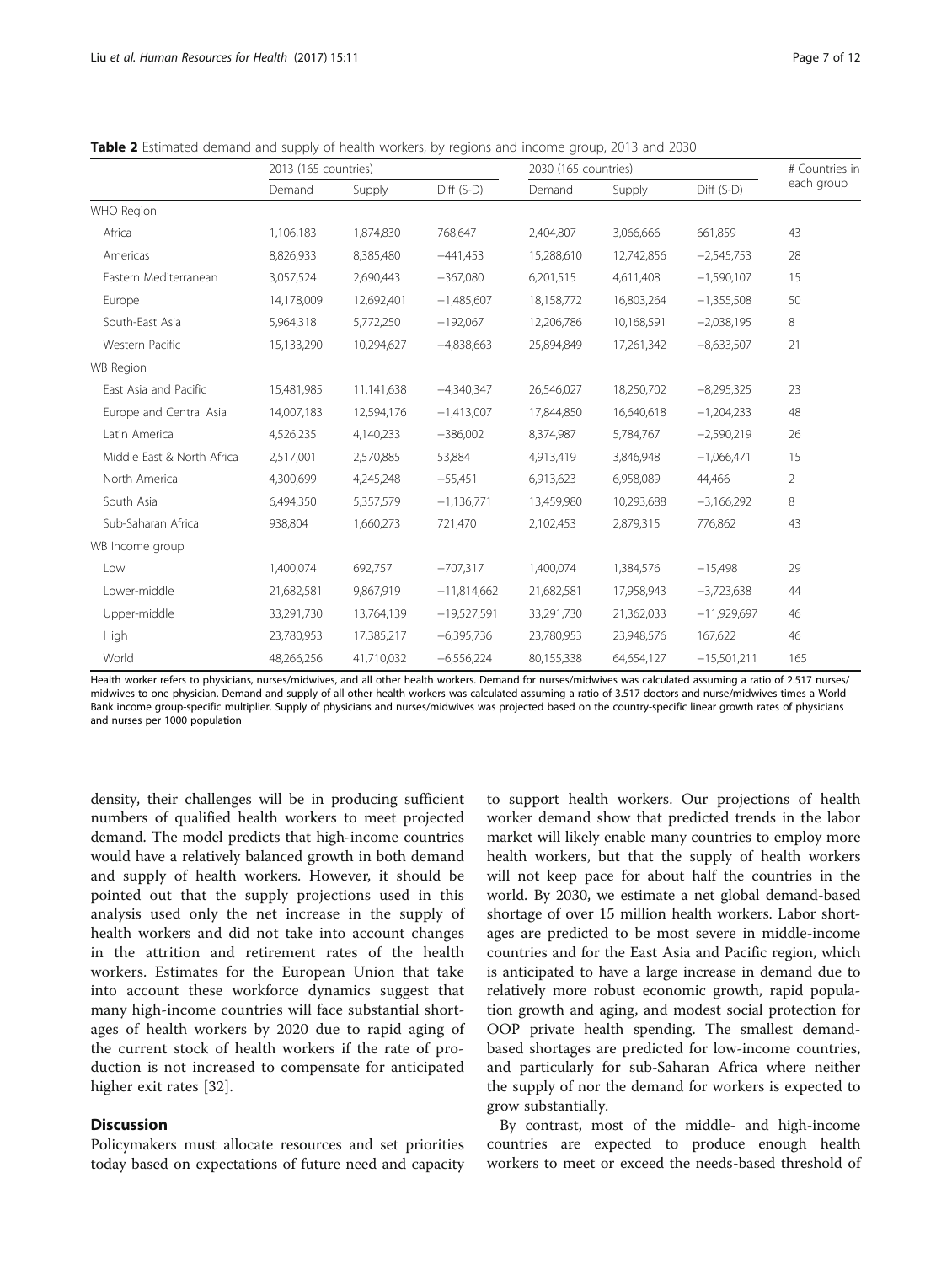<span id="page-7-0"></span>

| Table 3 Estimated health worker shortages and surpluses by regions and income group, 2013 |  |  |  |  |  |  |
|-------------------------------------------------------------------------------------------|--|--|--|--|--|--|
|                                                                                           |  |  |  |  |  |  |

|                               | Shortage countries |            |            |                       |             |            | Surplus countries |            |                       |              |  |
|-------------------------------|--------------------|------------|------------|-----------------------|-------------|------------|-------------------|------------|-----------------------|--------------|--|
|                               | Demand             | Supply     | Need       | Difference<br>$(S-D)$ | # Countries | Demand     | Supply            | Need       | Difference<br>$(S-D)$ | # Countries  |  |
| WHO Region                    |                    |            |            |                       |             |            |                   |            |                       |              |  |
| Africa                        | 32,357             | 20,570     | 168,664    | $-11,787$             | 3           | 1,073,826  | 1,854,259         | 5,722,406  | 780,434               | 40           |  |
| Americas                      | 6,612,863          | 5,111,374  | 3,872,984  | $-1,501,490$          | 18          | 2,214,070  | 3,274,107         | 1,566,639  | 1,060,037             | 10           |  |
| Eastern<br>Mediterranean      | 2,325,668          | 1,511,359  | 2,576,703  | $-814,309$            | 9           | 731,856    | 1,179,084         | 1,221,066  | 447,229               | 6            |  |
| Europe                        | 9,432,898          | 6,916,358  | 3,504,234  | $-2,516,540$          | 29          | 4,745,111  | 5,776,043         | 2,124,299  | 1,030,933             | 21           |  |
| South-East<br>Asia            | 5,542,630          | 4,847,018  | 10,129,877 | $-695,613$            | 3           | 421,687    | 925,233           | 2,303,207  | 503,546               | 5            |  |
| Western<br>Pacific            | 13,132,605         | 7,142,858  | 10,183,203 | $-5,989,747$          | 6           | 2,000,685  | 3,151,769         | 1,355,351  | 1,151,084             | 15           |  |
| <b>WB Region</b>              |                    |            |            |                       |             |            |                   |            |                       |              |  |
| East Asia and<br>Pacific      | 13,132,605         | 7,142,858  | 10,183,203 | $-5,989,747$          | 6           | 2,349,380  | 3,998,780         | 3,509,697  | 1,649,400             | 17           |  |
| Europe and<br>Central Asia    | 9,262,072          | 6,818,133  | 3,453,923  | $-2,443,939$          | 27          | 4,745,111  | 5,776,043         | 2,124,299  | 1,030,933             | 21           |  |
| Latin America                 | 2,662,078          | 1,414,236  | 1,935,612  | $-1,247,842$          | 17          | 1,864,157  | 2,725,997         | 1,351,392  | 861,841               | 9            |  |
| Middle East &<br>North Africa | 1,617,766          | 1,177,244  | 1,160,165  | $-440,522$            | 9           | 899,235    | 1,393,641         | 1,194,530  | 494,406               | 6            |  |
| North America                 | 3,950,785          | 3,697,138  | 1,937,372  | $-253,647$            | 1           | 349,914    | 548,110           | 215,247    | 198,196               | $\mathbf{1}$ |  |
| South Asia                    | 6,421,358          | 5,279,358  | 11,596,725 | $-1,142,000$          | 5           | 72,992     | 78,221            | 148,861    | 5230                  | 3            |  |
| Sub-Saharan<br>Africa         | 32,357             | 20,570     | 168,664    | $-11,787$             | 3           | 906,447    | 1,639,703         | 5,748,942  | 733,256               | 40           |  |
| WB Income group               |                    |            |            |                       |             |            |                   |            |                       |              |  |
| Low                           | 395,927            | 223,855    | 1,699,364  | $-172,072$            | 5           | 241,657    | 468,902           | 3,162,540  | 227,245               | 24           |  |
| Lower middle                  | 8,834,452          | 6,850,983  | 12,800,744 | $-1,983,469$          | 17          | 2,063,083  | 3,016,936         | 4,804,549  | 953,853               | 27           |  |
| Upper middle                  | 15,462,673         | 8,497,379  | 10,939,972 | $-6,965,294$          | 20          | 3,577,879  | 5,266,760         | 3,677,217  | 1,688,881             | 26           |  |
| High                          | 12,385,969         | 9,977,320  | 4,995,585  | $-2,408,649$          | 26          | 5,304,614  | 7,407,897         | 2,648,661  | 2,103,283             | 20           |  |
| World                         | 37,079,021         | 25,549,537 | 30,435,665 | $-11,529,485$         | 68          | 11,187,234 | 16,160,495        | 14,292,968 | 4,973,261             | 97           |  |

4.45 workers per 1000. The number of health workers demanded in upper middle- and high-income countries already meets or exceeded the 4.45 health worker per 1000 population threshold in 2013 [[31](#page-11-0)], and aggregate demand in lower middle-income countries is also projected to surpass this need-based threshold by 2030. However, these countries may face challenges in generating sufficient supply of health workers to meet this demand.

In many middle-income countries where we predict robust economic growth and aging, demand shortages may arise due to the country's inability to scale the supply of health workers to meet the rapid growth in demand for healthcare. Since it takes considerable time to educate qualified health professionals, this labor shortage may lead to wage increases that attract workers from elsewhere, often from lower-income countries to higher-income

countries, which could exacerbate health worker deficits in low-income sending countries. These challenges may be particularly pronounced in emerging economies where growth in demand will add considerable pressure to produce more health workers of acceptable quality or accept health workers from other countries.

Comparing needs- and demand-based projections underscores the importance of understanding whether shortages stem from supply or economic demand constraints, or both. In low-income countries where supply and demand are both low, there may be neither enough employment capacity nor adequate numbers of health workers to deliver the critical health services necessary to achieve SDGs. The situation appears to be especially challenging in many of the low-income countries, as the numbers of workers projected to be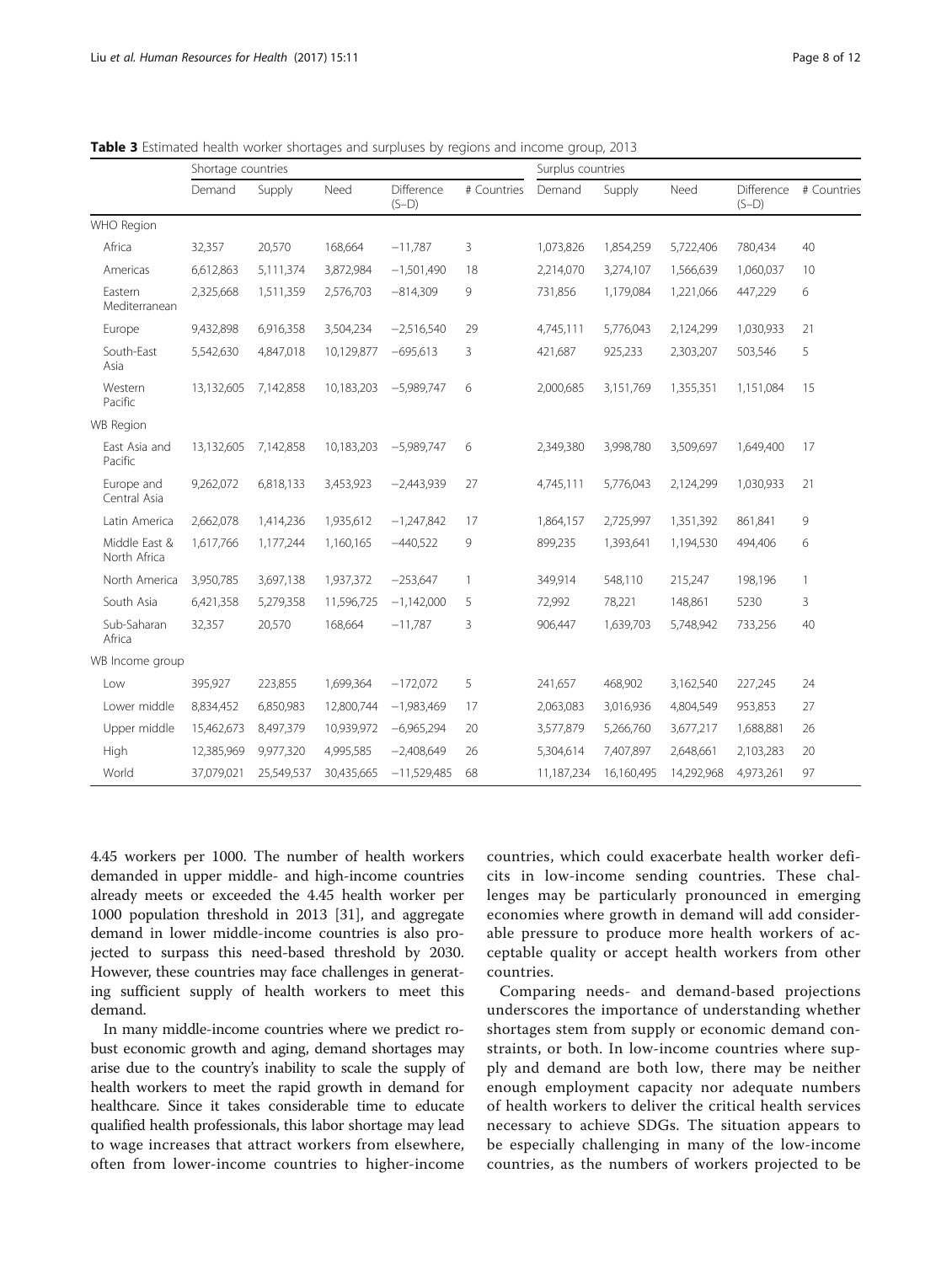|                               | Shortage countries |            |            | Surplus countries |              |            |            |                       |              |                |
|-------------------------------|--------------------|------------|------------|-------------------|--------------|------------|------------|-----------------------|--------------|----------------|
|                               | Demand             | Supply     | Need       | Shortage          | # Countries  | Demand     | Supply     | Need                  | Surplus      | # Countries    |
| <b>WHO Region</b>             |                    |            |            |                   |              |            |            |                       |              |                |
| Africa                        | 643,548            | 453,757    | 2,423,284  | 189,791           | 13           | 1,761,259  | 2,612,909  | 6,487,188             | 851,649      | 30             |
| Americas                      | 5,294,324          | 2,177,226  | 2,270,537  | 3,117,097         | 17           | 9,994,286  | 10,565,630 | 3,975,926             | 571,344      | 11             |
| Eastern Mediterranean         | 5,735,711          | 3,976,303  | 4,248,811  | 1,759,408         | 12           | 465,804    | 635,105    | 806,814               | 169,301      | 3              |
| Europe                        | 8,813,848          | 6,485,872  | 2,740,579  | 2,327,976         | 32           | 9,344,924  | 10,317,392 | 3,045,689             | 972,468      | 18             |
| South-East Asia               | 11,420,891         | 9,039,083  | 12,091,674 | 2,381,808         | 3            | 785,895    | 1,129,508  | 2,621,313             | 343,613      | 5              |
| Western Pacific               | 23,359,616         | 13,836,069 | 11,088,037 | 9,523,547         | 10           | 2,535,233  | 3,425,273  | 1,182,439             | 890,040      | 11             |
| <b>WB Region</b>              |                    |            |            |                   |              |            |            |                       |              |                |
| East Asia and Pacific         | 23,359,616         | 13,836,069 | 11,088,037 | 9,523,547         | 10           | 3,186,411  | 4,414,633  | 3,646,462             | 1,228,222    | -13            |
| Europe and Central<br>Asia    | 8,499,926          | 6,323,225  | 2,676,878  | 2,176,701         | 30           | 9,344,924  | 10,317,392 | 3,045,689             | 972,468      | 18             |
| Latin America                 | 5,294,324          | 2,177,226  | 2,270,537  | 3,117,097         | 17           | 3,080,663  | 3,607,541  | 1,555,339             | 526,878      | 9              |
| Middle East &<br>North Africa | 4,574,811          | 3,342,787  | 2,615,168  | 1,232,024         | 13           | 338,608    | 504,161    | 417,742               | 165,553      | 2              |
| North America                 | $\mathbf{0}$       | $\Omega$   | $\Omega$   | $\mathbf 0$       | $\mathbf{0}$ | 6,913,623  | 6,958,089  | 2,420,587             | 44,466       | $\overline{2}$ |
| South Asia                    | 13,325,263         | 10.153.540 | 14,091,101 | 3,171,723         | 5            | 134,717    | 140.148    | 157,290               | 5431         | 3              |
| Sub-Saharan Africa            | 213,998            | 135,463    | 2,121,201  | 78,535            | 12           | 1,888,455  | 2,743,852  | 6,876,260             | 855,397      | 31             |
| WB Income group               |                    |            |            |                   |              |            |            |                       |              |                |
| Low                           | 1,142,167          | 787,953    | 4,149,362  | 354,214           | 14           | 257,907    | 596,623    | 2,899,686             | 338,716      | 15             |
| Lower middle                  | 19,143,815         | 14,797,698 | 16,063,131 | 4,346,117         | 23           | 2,538,766  | 3,161,245  | 5,877,124             | 622,479      | 21             |
| Upper middle                  | 28,403,598         | 15,305,990 | 12,465,315 | 13.097.608        | 23           | 4,888,132  | 6,056,042  | 3,469,462             | 1,167,910    | 23             |
| High                          | 6,578,358          | 5,076,669  | 2,185,113  | 1,501,689         | 27           | 17,202,596 | 18,871,907 | 5,873,098             | 1,669,311    | -19            |
| World                         | 55,267,937         | 35,968,311 | 34,862,922 | $-19,299,627$     | 87           | 24,887,401 |            | 28,685,817 18,119,370 | 3.798.416 78 |                |

<span id="page-8-0"></span>Table 4 Estimated health worker shortages and surpluses by regions and income group, 2030

supplied as well as the capacity of the countries to employ them will remain well below the WHO SDG threshold of health worker density [[13](#page-11-0), [31\]](#page-11-0).

However, it should be remembered that the WHO SDG threshold of health worker density is not meant to be taken as an optimal level; there is likely to be considerable scope for improving efficiency of services and productivity of health workers to expand health coverage with fewer numbers of health workers. For example, propagating service delivery models that utilize more lower-skilled cadres (e.g., community health workers, nurses/midwives) may achieve greater coverage for essential primary care services with the same resources used to produce higher skilled, but fewer, physicians and specialists [\[13\]](#page-11-0). Many countries are exploring different approaches to health care delivery that will likely lead to fundamental changes in the skills mix and organization of health workers [\[33](#page-11-0)]. Increases in productivity might also be achieved through technological advances which could reduce the overall number of health workers demanded and/or shift demand more toward different types of health workers.

In a perfectly fluid market, shifts in demand for health workers would lead to commensurate adjustments in the production (supply) of health workers in order to clear the market. However, neither prices nor the number of workers produced may readily respond to such changes in demand due to rigidities in the health labor market introduced by the influence of labor unions, fee schedules, or professional regulations. While labor unions, professional associations and regulations play a vital role in ensuring the quality and safety of care and protecting the rights of healthcare workers, they may also contribute to unintended delays in responding to changing labor market conditions. This in turn could result in shortages of some categories of workers and oversupply and unemployment among other categories of workers. Addressing these market failures will require appropriate regulation, good governance, and effective collaboration among stakeholders toward the shared goal of improving access to health care for all.

These analyses suggest that in many countries, economic growth alone will not suffice to meet the health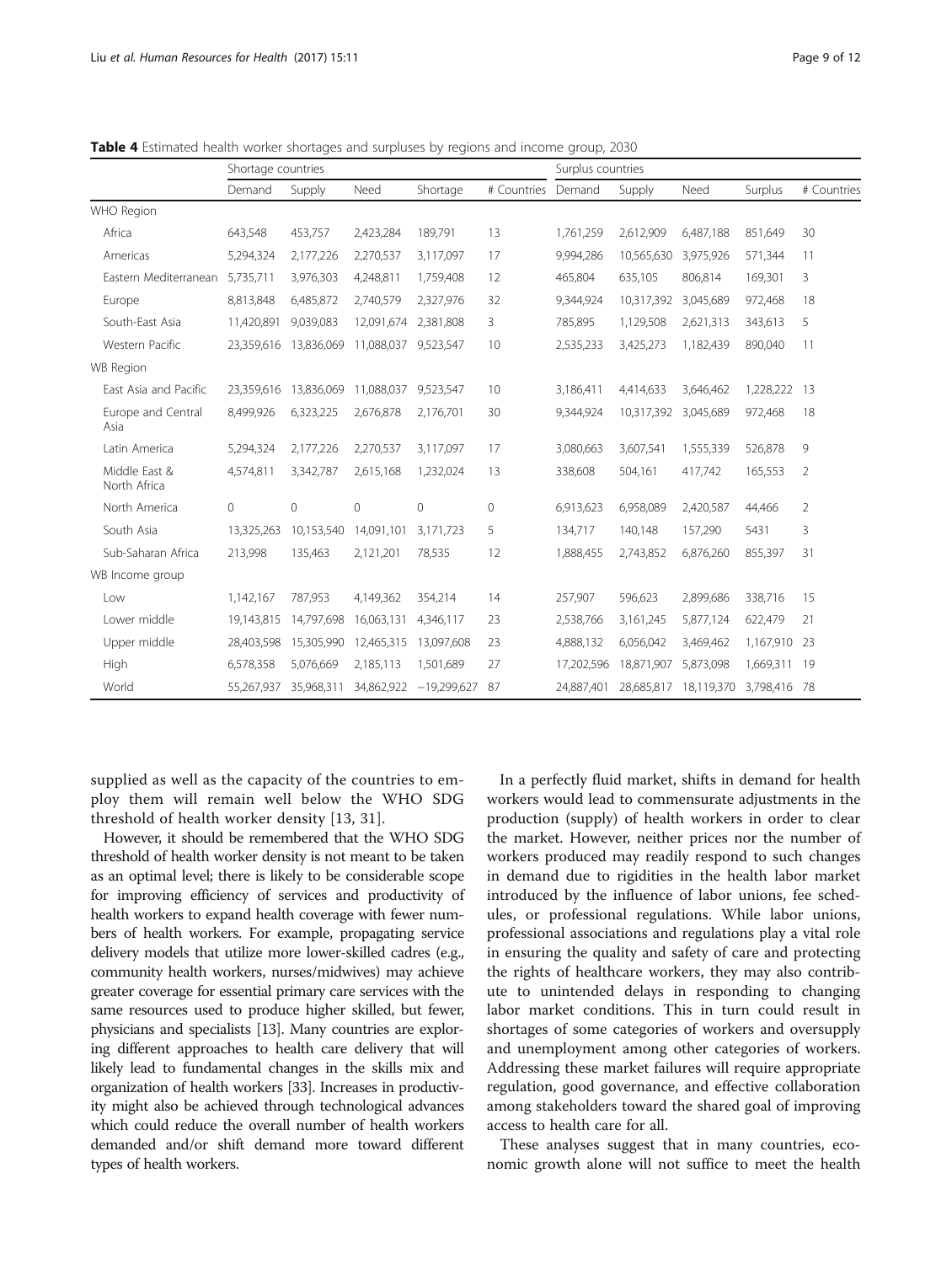|                            | 2013 (165 countries) |            |              |            | 2030 (165 countries) |              |          |  |
|----------------------------|----------------------|------------|--------------|------------|----------------------|--------------|----------|--|
|                            | Supply (S)           | Need (N)   | $Diff(S-N)$  | Supply (S) | Need (N)             | $Diff(S-N)$  | Category |  |
| WHO Region                 |                      |            |              |            |                      |              |          |  |
| Africa                     | 1,874,830            | 5,891,071  | $-4,016,241$ | 3,066,666  | 8,910,473            | $-5,843,806$ | 43       |  |
| Americas                   | 8,385,480            | 5,439,623  | 2,945,857    | 12,742,856 | 6,246,463            | 6,496,393    | 28       |  |
| Eastern Mediterranean      | 2,690,443            | 3,797,769  | $-1,107,326$ | 4,611,408  | 5,055,625            | $-444,217$   | 15       |  |
| Europe                     | 12,692,401           | 5,628,533  | 7,063,868    | 16,803,264 | 5,786,268            | 11,016,996   | 50       |  |
| South-East Asia            | 5,772,250            | 12,433,083 | $-6,660,833$ | 10,168,591 | 14,712,987           | $-4,544,397$ | 8        |  |
| Western Pacific            | 10,294,627           | 11,538,553 | $-1,243,926$ | 17,261,342 | 12,270,476           | 4,990,867    | 21       |  |
| WB Region                  |                      |            |              |            |                      |              |          |  |
| East Asia and Pacific      | 11,141,638           | 13,692,899 | $-2,551,261$ | 18,250,702 | 14,734,499           | 3,516,203    | 23       |  |
| Europe and Central Asia    | 12,594,176           | 5,578,223  | 7,015,953    | 16,640,618 | 5,722,567            | 10,918,050   | 48       |  |
| Latin America              | 4,140,233            | 3,287,004  | 853,229      | 5,784,767  | 3,825,876            | 1,958,892    | 26       |  |
| Middle East & North Africa | 2,570,885            | 2,354,695  | 216,190      | 3,846,948  | 3,032,910            | 814,038      | 15       |  |
| North America              | 4,245,248            | 2,152,619  | 2,092,629    | 6,958,089  | 2,420,587            | 4,537,501    | 2        |  |
| South Asia                 | 5,357,579            | 11,745,586 | $-6,388,007$ | 10,293,688 | 14,248,390           | $-3,954,702$ | 8        |  |
| Sub-Saharan Africa         | 1,660,273            | 5,917,606  | $-4,257,333$ | 2,879,315  | 8,997,462            | $-6,118,146$ | 43       |  |
| WB income groups           |                      |            |              |            |                      |              |          |  |
| Low                        | 692,757              | 4,861,904  | $-4,169,147$ | 1,384,576  | 7,049,048            | $-5,664,472$ | 29       |  |
| Lower middle               | 9,867,919            | 17,605,293 | $-7,737,374$ | 17,958,943 | 21,940,256           | $-3,981,313$ | 44       |  |
| Upper middle               | 13,764,139           | 14,617,189 | $-853,050$   | 21,362,033 | 15,934,777           | 5,427,256    | 46       |  |
| High                       | 17,385,217           | 7,644,247  | 9,740,970    | 23,948,576 | 8,058,211            | 15,890,364   | 46       |  |
| World                      | 41,710,032           | 44,728,633 | $-3,018,601$ | 64,654,127 | 52,982,292           | 11,671,836   | 165      |  |

<span id="page-9-0"></span>Table 5 Estimated health workforce supply versus "need" by regions and income group, 2013 and 2030

Health worker "need" refers to the WHO SDG threshold density of 4.45 health workers per 1000 population [[31\]](#page-11-0)

worker needs in many of the low-income countries. It cannot be emphasized enough that the health workforce projections presented in this paper assumes no changes in the technology or efficiency of the healthcare delivery system: that there will be no changes in the organization of the health care delivery system, or in worker productivity or technology. Thus, these projections do not account for potential changes in productivity due to the engagement of other types and levels of health workers, such as physician assistants, community health workers, and other categories of workers. As more data become available about the numbers and densities of these other types of health workers, future workforce projections can be further refined to include these cadre-specific estimates as well as examine simulations for alternative workforce skills mix models and their implications for service delivery. The supply projections also do not take into account attrition rates in the existing stock of health workers, and the additional number of workers who will need to be educated and employed in order to replace those who exit from the labor market. We also do not consider international migration of health workers, which

will affect the distribution of health workers as workers move from low demand to high demand countries.

## Conclusions

The global shortages projected for 2030 may not occur if labor productivity could be increased, for example, through better use of technology, improved skills development, and institutional reforms. A major challenge to the international community is to determine what kind of additional investments will be needed not only to increase the number of health workers in those countries facing health workforce shortages, but also to achieve greater productivity and efficiency with the limited number of available health workers and a more effective distribution and deployment of health workers both within and across countries.

Opportunities exist to bend the trajectory of the number and types of health workers that are available to meet public health goals and the growing demand for health workers. Improvements in health worker productivity supported by technology-driven efficiency gains, changing the skills mix and other cost-savings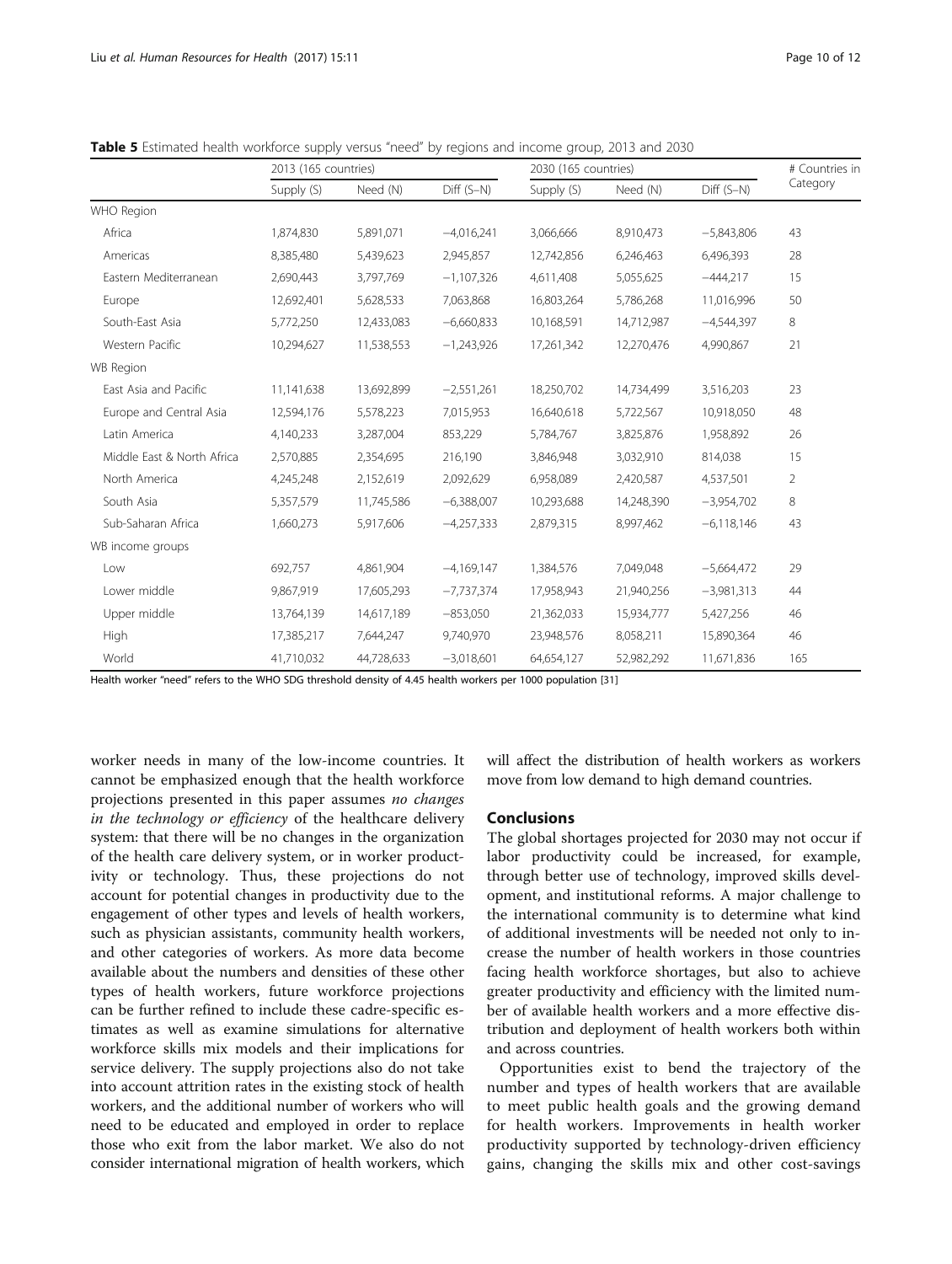<span id="page-10-0"></span>

Fig. 2 Trends in the projected demand, supply, and need-based number of health workers by World Bank income group, 2013–2030. Legend: Middleincome countries are predicted to experience the largest and most rapidly increasing demand and subsequent labor market shortages over this time period. The average annual growth in the supply of health workers is lower in high- and upper middle income countries than in the lower-middle income countries, but the comparatively higher growth in demand will lead to the largest health worker shortages in the labor market in upper middle-income countries. The growth in the supply for workers is predicted to be the slowest in low-income countries, but the growth in demand is also slow. As a result, the net shortage of health workers in low-income countries will reduce by 2030, but still fall significantly below the threshold level (4.45 health workers per 1000 population) estimated by WHO [\[31](#page-11-0)] to be required to meet the basic health care needs

approaches could potentially lead to fewer health workers needed to provide equivalent levels of health care services. On the other hand, advances in technology could also increase the scope and complexity of healthcare interventions, and may lead to even greater demand for more and higher skilled health workers. With foresight and equipped with an understanding of the future labor market for health workers, more strategic policies can be developed to improve both the supply and distribution of health workers to achieve both public health goals and address economic forces.

## Additional file

[Additional file 1:](dx.doi.org/10.1186/s12960-017-0187-2) A detailed and technical description of the demand projection methodology, model specification choice, and imputation for missing data is provided in Annex A. Methods detailing the projection of real GDP per capita through 2030 are described in Annex B. Annex C describes the methods used to project private household out-of-pocket expenditures. (DOCX 182 kb)

#### Abbreviations

AOWs: All other health workers; DALYs: Disability-adjusted life years; GDP: Gross domestic product; GLM: Generalized linear model; OOP: Out-ofpocket; SDGs: Sustainable Development Goals; UHC: Universal health coverage; USDA: United States Department of Agriculture; WB: World Bank; WHO: World Health Organization

#### Acknowledgements

The authors are grateful to Edson Araujo (Senior Health Economist, HNPGP), Caglar Ozden (Lead Economist, DECTI), and Michael Weber (Labor Economist, SPLGP) who provided peer review comments on the draft paper as part of the World Bank internal review process. The authors would also like to thank the

scientific review committee at the World Health Organization, members of the Global Health Workforce Alliance, conference attendees at the 2nd Conference on the Economics of the Health Workforce (iHEA 2015), and seminar attendees at the Health Systems Global Conference, the Global Health Sciences Department at the University of California, San Francisco, and the Global Health Economics Consortium Symposium. The findings, interpretations, and conclusions expressed in this paper are entirely those of the authors and do not necessarily represent the views of the World Bank, its Executive Directors, or the governments of the countries they represent. The opinions expressed and arguments employed herein are solely those of the authors and do not necessarily reflect the official views of the OECD or of its member countries.

#### Funding

The study was financed by the World Bank as a global Knowledge Product (P152250) for Human Resources for Health.

#### Availability of data and materials

The datasets used and/or analyzed during the current study available from the corresponding author on reasonable request.

#### Authors' contributions

JL, RS, TB, and AM conceived of the analysis. JL, RS, and AM developed the theoretical model for the demand and supply models. JL and YG performed the data analysis for the demand and supply models. TB contributed to the needs-based comparison. YG performed all model sensitivity checks. JL and AM wrote the manuscript. JL and YG wrote the annexes. All authors approve the manuscript for publication.

#### Competing interests

AM was an employee of the World Bank Group at the time this work was conducted. All other authors declare no competing interests.

#### Consent for publication

Not applicable.

#### Ethics approval and consent to participate Not applicable.